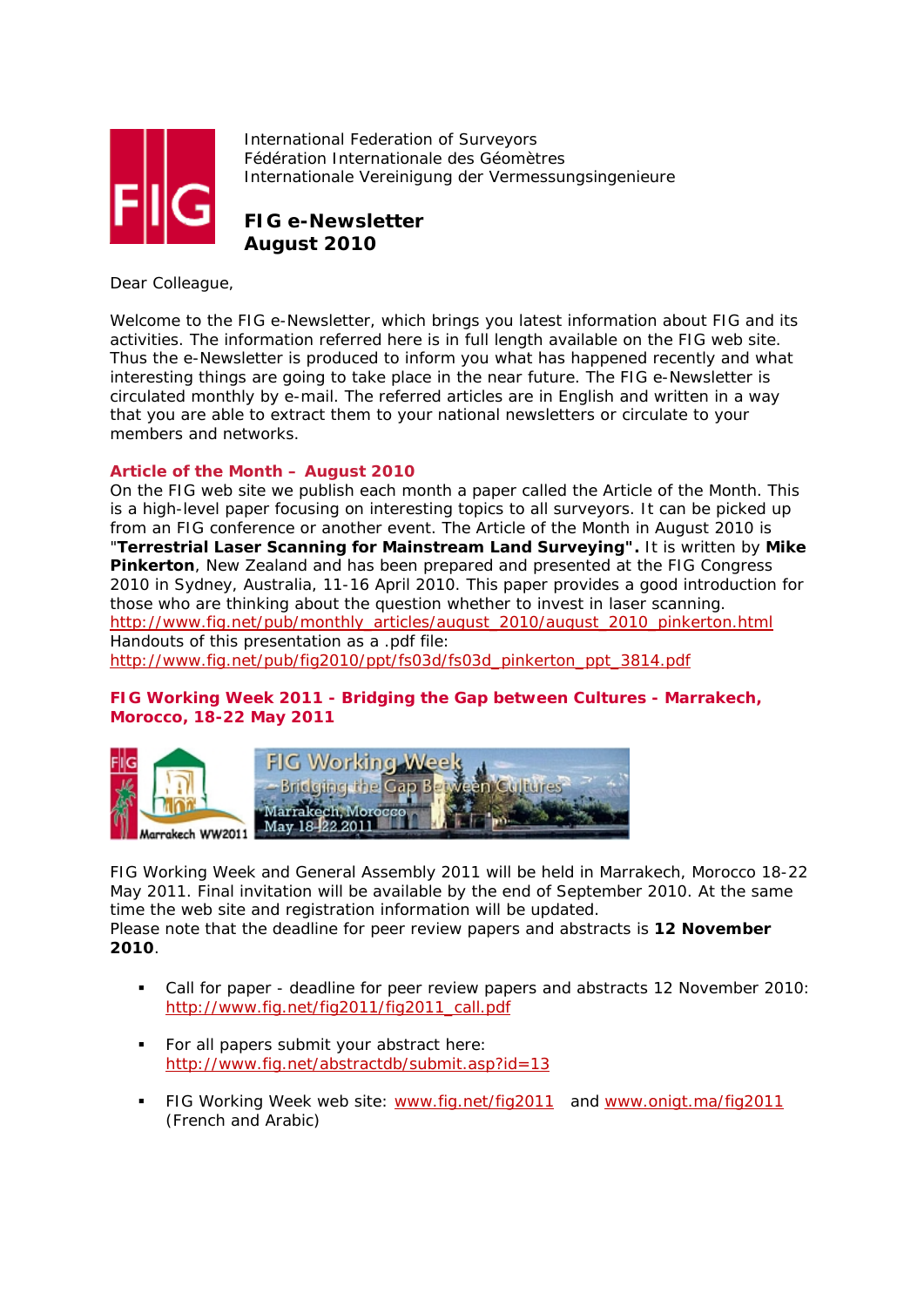# **Reports from last month**

# **FIG Council adopts the Sydney Declaration and new members at its meeting in July**



FIG Council discussing the issues related to the FIG Congress in Sydney.

The FIG Council had a Council meeting by email in July to follow up the outcome of the FIG Congress in Sydney. At this meeting the final version of the Sydney Declaration was endorsed. The Council also approved new members: the Ethiopian Surveying Professionals Association (ESPA) as a member association (to be endorsed by the General Assembly; China Land Surveying and Planning Institute as affiliate member; two new corporate members: FARO and Hi-Target Survey Instruments Company Ltd from China both at silver level; and Zonguldak Karaelmas University as a new academic member. In addition arrangements

for the handover meeting 25-26 November 2010 were approved.

The final version of the Sydney Declaration: http://www.fig.net/news/news\_2010/council\_july\_2010/sydney\_declaration.pdf FIG Congress 2010: http://www.fig.net/news/fig2010/index.htm

# **Vice President Teo attends the 14th Pacific Association of Quantity Surveyors Congress and Board Meeting - Singapore, 25 July 2010**



**WeiSin** and FIG Vice President **TEO CheeHai**.

FIG was invited to the 14th PAQS Congress and the Board Meeting of the Pacific Association of Quantity Surveyors by the current Chairman of the PAQS, Mr. **TEOH WeiSin** (from the Singapore Institute of Surveyors and Valuers), to address and interact with the PAQS Board over the proposed collaboration and MoU between FIG and PAQS. The meeting was held at the Resort World Convention Centre, Sentosa Island in Singapore on the 25th July 2010.

Read the report:

http://www.fig.net/news/news\_2010/paqs\_july\_2010.htm

### **Vice President Teo attends the Expert Group Meeting on Transparency in Land Administration: A Human Capacity Building Agenda for South and South East Asia - Yogyakarta, Indonesia, 19-22 July 2010**



Participants at the Expert Group Meeting in Yogyakarta.

Transparency in land administration (TLA) is the first and foremost training program that the Global Land Tool Network (GLTN) has been implementing in cooperation with the Training and Capacity Building Branch (TCBB) of UN-HABITAT and the International Institute for Geo-information Science and Earth Observation (ITC), University of Twente. This joint activity for South and South East Asia was hosted by the Department of Geodetic Engineering, Gahjah Mada University in Yogyakarta, Indonesia. FIG was represented by Vice President **TEO CheeHai**. Read the report:

http://www.fig.net/news/news\_2010/indonesia\_july\_2010.htm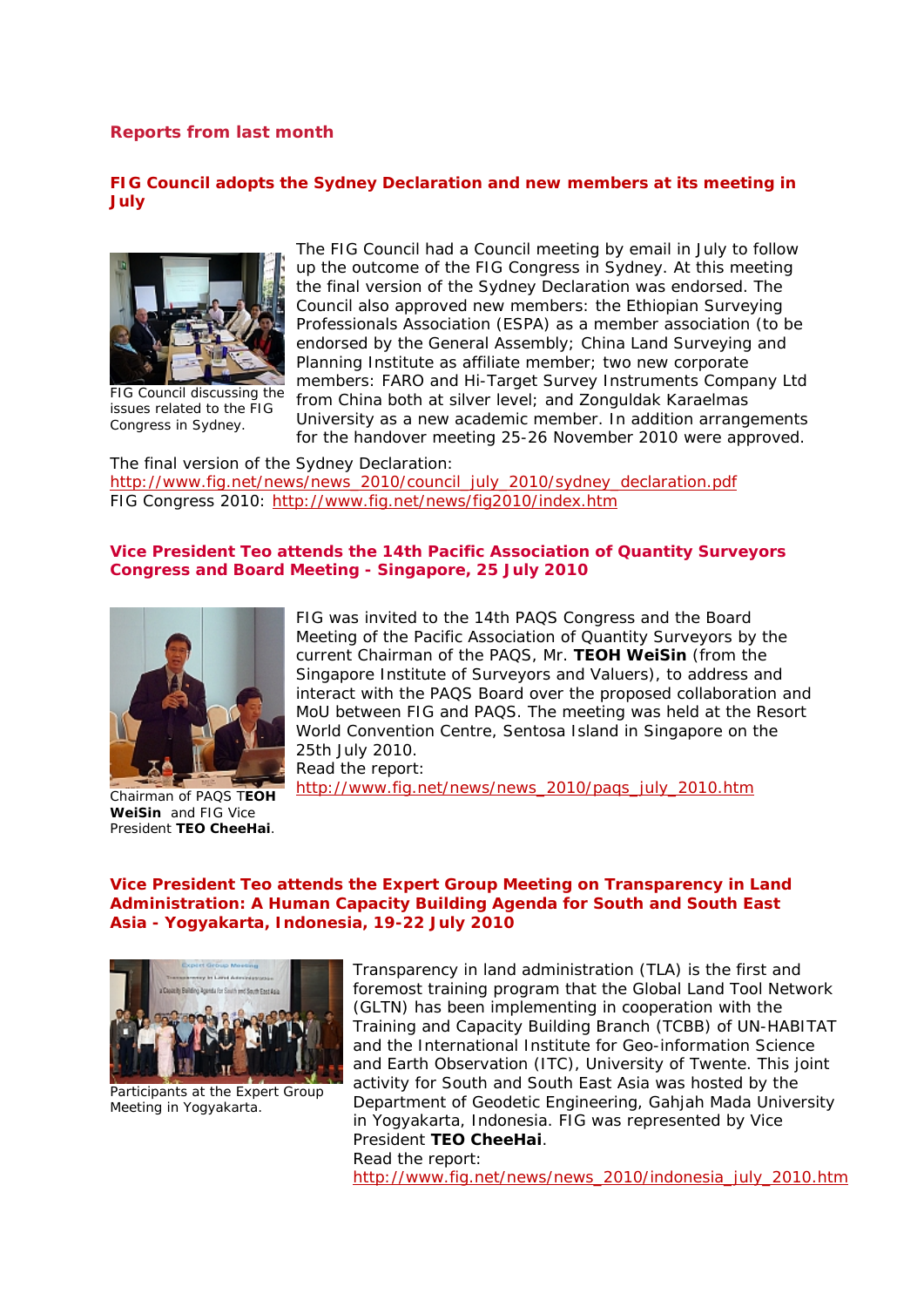# **Job vacancies – 3 new job advertisements**

www.fig.net/jobs/jobindex.htm

## **Forthcoming events**

### **26-28 August, London, United Kingdom**

FIG Commission 2 Workshop on the Trends in Surveying Education and Training. Organised by FIG Commission 2 and the University of East London. Web site: www.uel.ac.uk/fig/

# **30 August - 2 September 2010**



Intergraph 2010 - International Users' Conference. Web site: www.intergraph2010.com

### **3-7 September, Blue Bay Recreation Centre, Zyryanovsky Region, Kazakhstan**

FIG Commissions 5 and 6 Workshop on "Innovative Technologies for an Efficient Geospatial Management of Earth Resources". Organised for the first time in Kazakhstan by FIG, Agency of RK for Land Resources Management, D. Serikbaev East Kazakhstan State Technical University, and Siberian State Academy of Geodesy (SSGA). Web site: http://www.ektu.kz/

Invitation brochure: http://www.fig.net/events/2010/kazakhstan\_2010.pdf Contact: Mr. Kaysar B. Hasenov, email: hasenovkb@gmail.com

# **6-10 September, Karlovy Vary, Czech Republic**

FIG Commission 7 Annual Meeting and International Seminar. Web site and registration: http://figc7am2010.xf.cz

### **6-10 September, Bogota, Colombia**

International Seminar on Biodiversity, Environment and Geo-sciences. Organised by Faculty of Engineering of the Distrital University of Bogota. Cosponsored by FIG. Invitation brochure (in Spanish): http://www.fig.net/events/2010/seminary\_icg.jpg Web site: www.udistrital.edu.co/comunidad/eventos/semanaicg

#### **15-17 September, Zurich, Switzerland**

2010 International Conference on Indoor Positioning and Indoor Navigation (IPIN). Cosponsored by FIG Commission 5. Web site: www.ipin.ethz.ch

#### **15-17 September, Skopje, Republic of Macedonia (FYROM)**

International Conference on Spatial Data Infrastructures 2010. Co-sponsored by FIG. Web site and registration: http://sdi2010.evkartenn.com/?page\_id=19 More information: sdiconf2010@gmail.com

# **16-18 September, San Jose, Costa Rica**

Geomatics, an integral discipline at obtaining and processing geospace data. Cosponsored by FIG.

Invitation brochure: www.fig.net/events/2010/costa-rica-2010.pdf (pdf 4 Mb) Web site: www.colegiotopografoscr.com/congreso2010/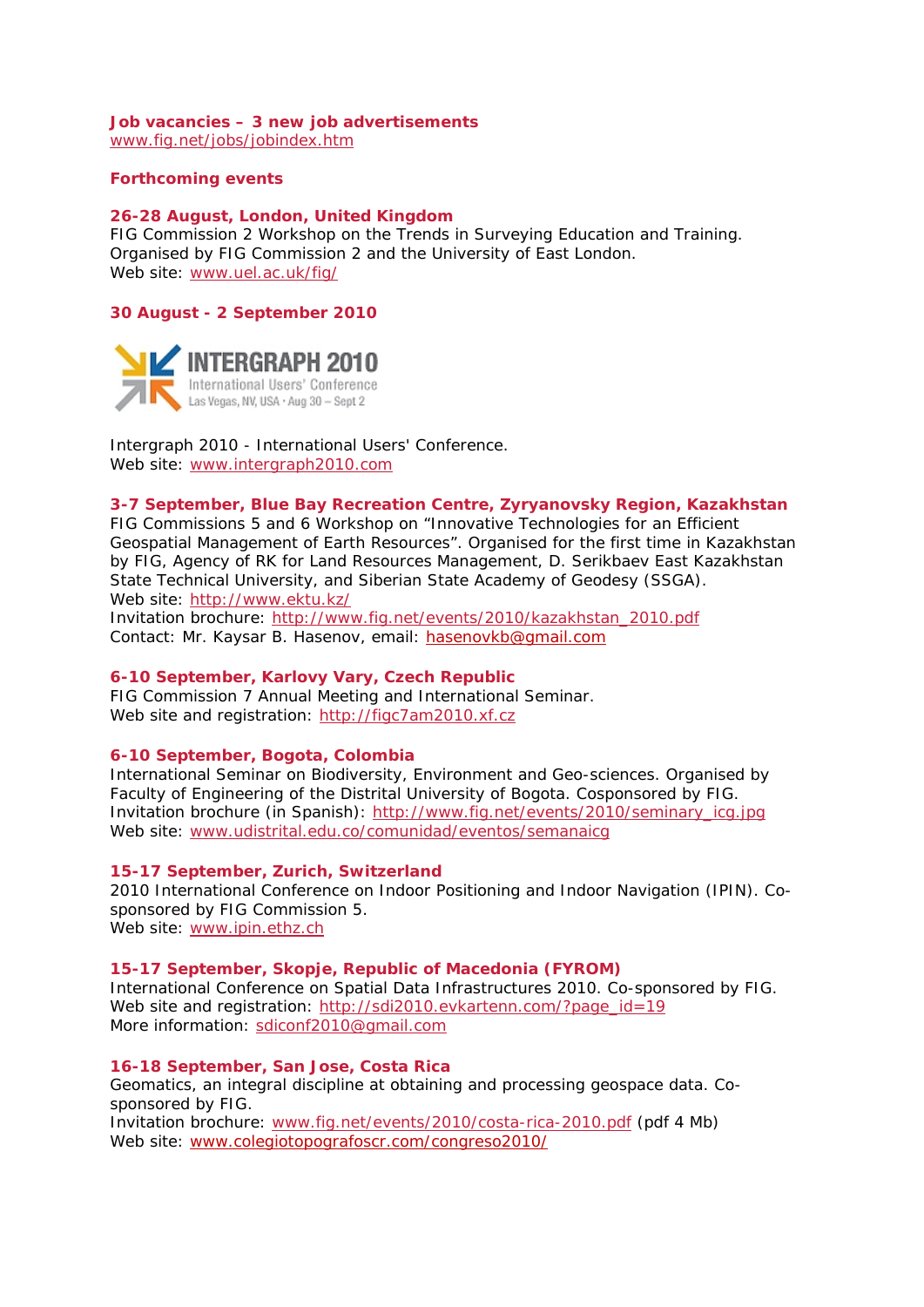# **20 September - 8 October, Rome, Italy**

2nd International Training Course for Surveyors. Organised by Consiglio Nazionale Geometri e Geometri Laureati. Co-sponsored by FIG.

**5-7 October, Cologne, Germany**  INTERGEO. Web site: www.intergeo.de

### **14-15 October, Niamey, Niger**

Capacity building, professional ethics and organization of the surveying profession in West Africa. Workshop for West African countries organised by FGF in collaboration with UN-Habitat and GLTN. Co-sponsored by FIG. Web site: www.fgf-geo.org/index.php

**25-27 October, San Ramon, CA, USA** 



Geosystems

*2010 HDS Worldwide User Conference.* Leica High Definition Surveying (HDS) user conference.

Web site: http://hds.leica-geosystems.com/en/Events\_6441.htm?id=6896

# **8-10 November, Las Vegas, USA**



Trimble Dimensions 2010 - Converge. Connect. Collaborate. Web site: www.trimbledimensions.com

#### **11-12 November, Mombasa, Kenya**

FIG Africa Task Force Workshop. Organised by FIG Africa Task Force. Web site: www.fig.net/tf/africa/index.htm

#### **14-17 November, Sofia Bulgaria**

Joint FIG Commission 3 Annual Meeting and Comm. 3 and 7 Workshop on: "Information and Land Management. A Decade after the Millennium" Web site: www.conference.kig-bg.org/

#### **25-26 November, Copenhagen, Denmark**

FIG Handover Ceremony. Web site: www.fig.net Contact: lfh@fig.net

Filg

ה'

# **18-22 May, Marrakech, Morocco**



**Bridging the Gap between Cultures. FIG Working Week and General Assembly.**<br>Bridging the Gap between Cultures. FIG Working Week and General Assembly.

- Web site: www.fig.net/fig2011 and www.onigt.ma/fig2011
- Call for paper deadline for peer review papers and abstracts 12 November 2010: http://www.fig.net/fig2011/fig2011\_call.pdf
- For all papers submit your abstract online here: http://www.fig.net/abstractdb/submit.asp?id=13